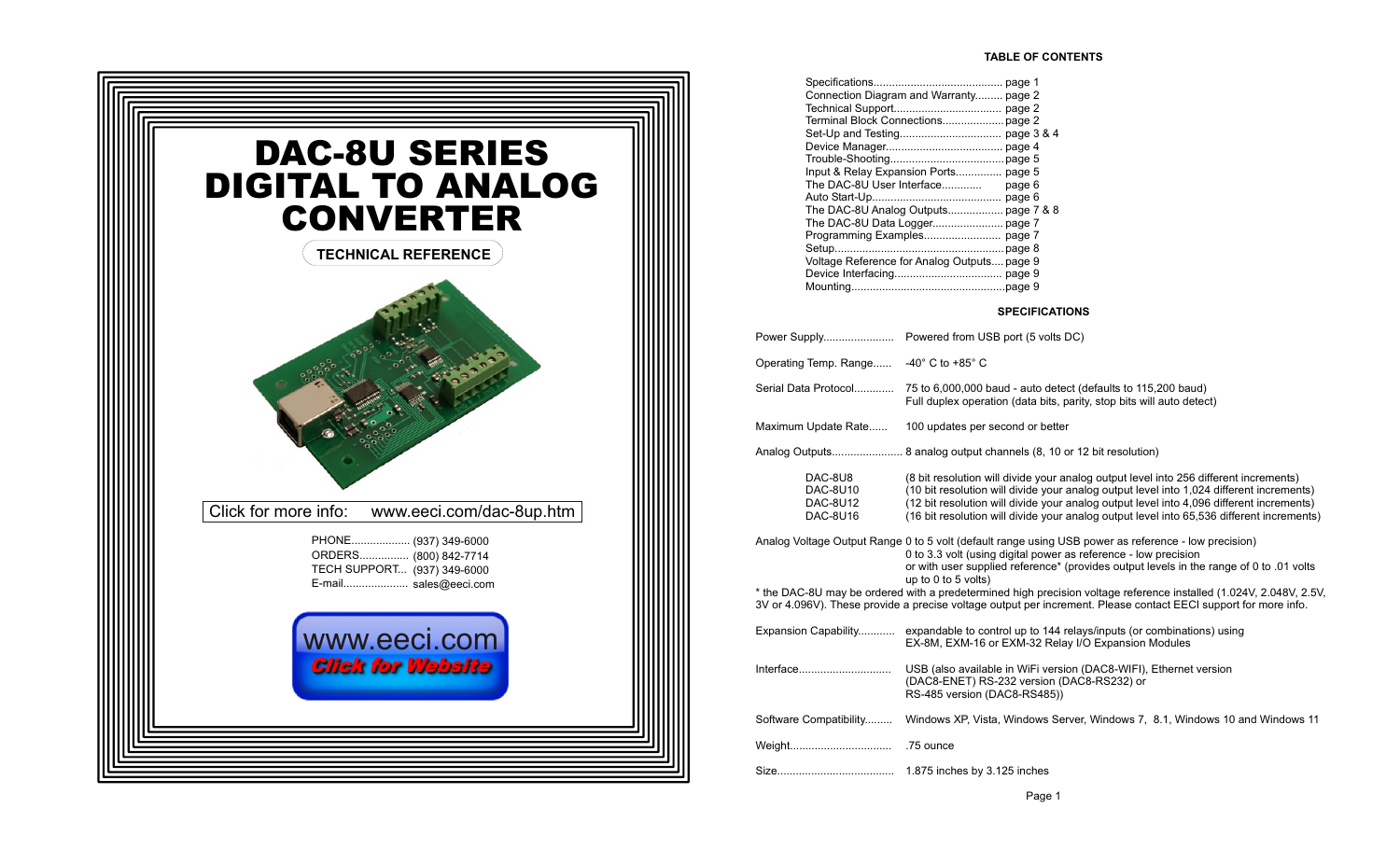#### **CONNECTION DIAGRAM**

#### **D A C - 8 U S E R I E S D I G I T A L T O A N A L O G C O N V E R T E R**



#### **DESCRIPTION**

The DAC-8U series Digital to Analog converters connect to any available USB port on your desktop or laptop PC (including some tablets and phones). Eight analog outputs channels are provided for conversion from 8, 10, 12 or 16 bit digital format. Three optional expansion ports are available for connection of up to 144 relays, 144 status inputs or combinations of relays and inputs.

## **24 HOUR TECHNICAL SUPPORT**

Technical support for our products is available by calling (937) 349-6000. If a technical adviser is not available, please leave your name, phone number and a time that you can be reached. Your call will be returned as soon as possible and within 8 hours. Calls received during normal business hours are usually returned within minutes.

#### **WARRANTY AND CARE OF THE DAC-8U**

The DAC-8U series Digital to Analog Converters are warranted against factory defects for a period of 90 days from the date of purchase. The DAC-8U has proven to be extremely reliable in actual operation during field tests. We recommend that the DAC-8U and associated hardware be installed in a suitable enclosure (4 mounting holes are provided on the circuit board) and that reasonable precautions be taken to protect the circuit from static discharge.

Upon receiving your DAC-8U, you should connect and test the operation of the hardware to verify proper operation. Please set-up and test the DAC-8U as follows: (Windows XP\*, Vista, Windows Server, Windows 7, 8.1, Windows 10 or Windows 11) The service pack 3

**(Step 1) Connect to the Internet.** This permits any security or software updates to occur during installation. If you do not have an Internet connection, you may skip this step (please note that if you are not connected to the Internet, the installer will delay for about 30 seconds while attempting to connect).

**(Step 2) Connect your** DAC-8U Digital to Analog Converter to any available USB port on your computer using a CC-USBB cable (1 to 15 foot). A high percentage of systems will be up to date and you will not see any activity or a pop-up message (allow up to 30 seconds for any system message). If your USB Com driver is out of date, you may receive a message that your system is being updated or a new driver is being installed. Allow the update to occur before you move to the next step. If you do not see activity or receive a system message, proceed to step 3.

**(Step 3) Insert the installation CD or USB flash drive** and wait for the security message (with a USB flash drive, you may need to browse to the drive icon from your My Computer link). OK or click the startup.exe file to start the installer dialog.

**(Step 4) Check your USB Com driver** by clicking on the "Open Device Manager" button in the installer dialog window and expanding the "Ports (COM & LPT)" category (expand the category by clicking on the + or arrow, see Device

| D<br>$P_i$<br>File Action View Help<br>$\Leftrightarrow$ $\blacksquare$ $\blacksquare$<br>S <sub>0</sub><br>U.<br>4 <sup>-</sup> Fax-PC<br><b>Batteries</b><br>as<br><b>Computer</b><br>R<br>Disk drives<br>"F<br>Display adapters<br><b>DVD/CD-ROM drives</b><br>ta<br>DVR-Devices<br>P <sub>1</sub><br>Floppy disk drives<br><sup>D</sup> <sub>n</sub> Human Interface Devices<br>(d<br>DE ATA/ATAPI controllers |
|--------------------------------------------------------------------------------------------------------------------------------------------------------------------------------------------------------------------------------------------------------------------------------------------------------------------------------------------------------------------------------------------------------------------|
|                                                                                                                                                                                                                                                                                                                                                                                                                    |
|                                                                                                                                                                                                                                                                                                                                                                                                                    |
|                                                                                                                                                                                                                                                                                                                                                                                                                    |
|                                                                                                                                                                                                                                                                                                                                                                                                                    |
|                                                                                                                                                                                                                                                                                                                                                                                                                    |
|                                                                                                                                                                                                                                                                                                                                                                                                                    |
|                                                                                                                                                                                                                                                                                                                                                                                                                    |
|                                                                                                                                                                                                                                                                                                                                                                                                                    |
|                                                                                                                                                                                                                                                                                                                                                                                                                    |
|                                                                                                                                                                                                                                                                                                                                                                                                                    |
|                                                                                                                                                                                                                                                                                                                                                                                                                    |
|                                                                                                                                                                                                                                                                                                                                                                                                                    |
| U<br>Exploards                                                                                                                                                                                                                                                                                                                                                                                                     |
| <b>Mice and other pointing devices</b><br>riç                                                                                                                                                                                                                                                                                                                                                                      |
| Modems<br>"ሀ                                                                                                                                                                                                                                                                                                                                                                                                       |
| Monitors                                                                                                                                                                                                                                                                                                                                                                                                           |
| U<br>Network adapters                                                                                                                                                                                                                                                                                                                                                                                              |
| Ports (COM & LPT)<br>pl                                                                                                                                                                                                                                                                                                                                                                                            |
| Communications Port (COM1)                                                                                                                                                                                                                                                                                                                                                                                         |
| as<br>Prolific USB-to-Serial Comm Port (COM5)                                                                                                                                                                                                                                                                                                                                                                      |
| Processors                                                                                                                                                                                                                                                                                                                                                                                                         |
| *v<br>Sound, video and game controllers                                                                                                                                                                                                                                                                                                                                                                            |
| System devices<br>as                                                                                                                                                                                                                                                                                                                                                                                               |
| <b>b</b> Universal Serial Bus controllers                                                                                                                                                                                                                                                                                                                                                                          |
| ur                                                                                                                                                                                                                                                                                                                                                                                                                 |
| U                                                                                                                                                                                                                                                                                                                                                                                                                  |
| d                                                                                                                                                                                                                                                                                                                                                                                                                  |
|                                                                                                                                                                                                                                                                                                                                                                                                                    |
| di                                                                                                                                                                                                                                                                                                                                                                                                                 |

Manager on page 4 or go directly to evice Manager from Control anel). If you see a "Prolific USB-toerial Comm Port" entry, this is your USB Com driver\* and the com port ssigned is to the right of the entry. ight click on the entry and select Properties"and click the "Driver" the Your USB Com driver must be rolific version 3.4.62.293 or higher lated 10/17/2013 or later). If your SB Com driver is not up to date. aht click on the entry and select Update Driver Software". If your SB Com driver is up to date then lease note the Com port number ssigned and jump to step 5.

erify that this is the com port ssigned to the DAC-8U by nplugging the DAC-8U from your USB port and watching the entry in evice manager. The entry should sappear and then reappear when you plug the DAC-8U back in.

If you do not have an Internet connection or are having problems with the USB Com driver installation, disconnect the DAC-8U USB cable from your computer and install the USB Com driver from your CD by clicking on the "Install USB Com Driver" button. Please note that you may have to remove any out of date Prolific Com drivers on your system before the current driver will install correctly. It is important that you use the remove feature on your CD (not the remove feature in Device Manager). The remove feature is shown after clicking the "Install USB Com Driver" button from the installer dialog window (allow up to 30 seconds for the installer to load and appear).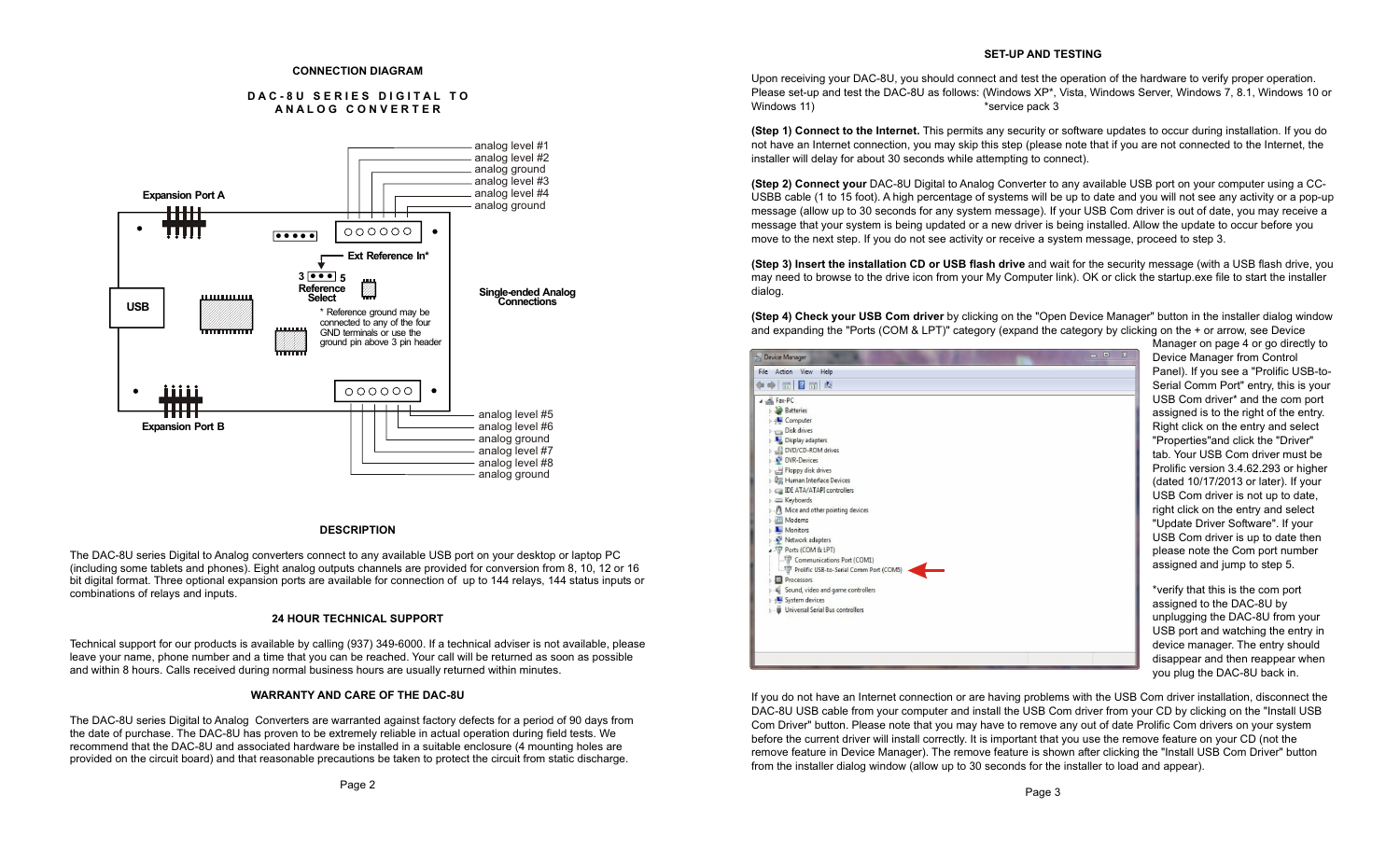**(Step 5) After you have verified** or installed the up to date USB Com driver, reconnect (if not already connected\*) your DAC-8U Digital to Analog Converter to the same USB port and install the DAC-8U device driver\*\* by clicking the "Install EECI Device Driver" button from the installer dialog window (if you have auto start disabled, you may browse to the Windows Driver folder and double click on setup.exe). A desktop icon for the DAC-8U will be created. When installing the DAC-8U device driver on a Windows XP or Vista computer, double click on setup.exe in the XP-Vista folder. \*if you reconnect your DAC-8U to a different USB port, a different com port may be assigned.

\*\*Please note that the Microsoft .Net Framework must be installed on your system. The .Net Framework is already installed if you have Windows 7 or higher. If the .Net Framework is not installed on your computer, the installation program will attempt to download and install the .Net Framework from the Microsoft Update website through your internet connection. This may take 5 minutes or longer. In order for the .Net Framework to install correctly, your computer must be up to date with Windows Update. This is especially important with Windows XP\* and Vista. You may update your computer by clicking on the start button, All Programs, Windows Update and clicking on "Check for updates". \*for XP, Service Pack 3 must be installed.

**(Step 6) After the DAC-8U device driver is installed,** the DAC-8U com port should be detected and a pop-up will prompt you for the com port to be used with your DAC-8U D to A Converter (correct com port should be shown).You may edit the com port if incorrect. The DAC-8U User Interface will now open and the label just under the COM port indicator should show that Com port open. Click the "Install Help Files" button to install important trouble-shooting and reference information before you close the installer.

Your screen should show a row of eight channels with eight analog level input boxes along with the set buttons. The default reference voltage is set to 5 volts (0 to 5 volt analog output range)

**(Step 7) Test each analog output** by entering a number (0 to 255 for 8 bit), (0 to 1023 for 10 bit), (0 to 4095 for 12 bit) or (0 to 65535 for 16 bit) in the text box for the channel. Press the S button to set the analog output level to this number. The analog voltage output should increment from 0 to 5 volts, (in 0 to 255 increments for 8 bit), (in 0 to 1,023 increments for 10 bit) or (in 4,096 increments for 12 bit), (in 65,536 increments for 16 bit) as you increase the number. For example... to set the analog output level to mid range (2.5 volts) enter: (128 for 8 bit converters), (512 for 10 bit converters) or (2048 for 12 bit converters) or (32768 for 16 bit converters). If operation of the analog outputs are normal, then testing is now complete and your DAC-8U may be placed in service. If problems are encountered during testing, proceed to the trouble-shooting procedures shown on page 5.

Click the "Tray" button to place the User Interface in "driver only" mode. You will see a red 8/12 icon in your system tray by the clock (bottom right of screen as shown below).



Click the red 8/12 icon to re-open the DAC-8U User Interface. Click "Unload Device Driver" to unload the DAC-8U device driver. Please note that by default, the DAC-8U device driver is only loaded on demand to conserve system resources. To re-start the DAC-8U device driver, double click the red and blue DAC-8U desktop icon or (if your DAC is always connected), you may check the "Driver Only" box in setup to permanently install the device driver.

#### **HOW TO OPEN DEVICE MANAGER**

**Windows XP, VISTA or Windows 7**

Click the Start Button (lower left of screen), then Control Panel (right side). With the view set to classic view, small or large icons, click (or double click) the Device Manager icon. With Windows XP you will need to click the System icon (in Control Panel) then the Hardware Tab then the Device Manager button. You may also use the supplied CD to open Device Manager by clicking the "Open Device Manager" button when the CD auto starts.

# **Windows 8.1, 10 and Windows Server**

Move your mouse cursor to the lower right side of your screen and click on Settings. Click on Control Panel near the top and click on the Device Manager icon.

## **TROUBLE-SHOOTING THE DAC-8U**

(1) Verify that your USB com driver is installed by going to Device Manager and checking for the Prolific USB to Serial Comm Port entry. Right click on the entry, then Properties, select the Driver tab and verify that the driver is dated 8/15/2014 or later. If the driver is out of date, connect to the Internet and click the Update Driver button. Please note that an out of date driver may allow the DAC-8U to partially function and/or with erratic operation.

(2) Verify that the Prolific USB to Serial Comm Port entry is the com port used by your DAC-8U. You may do this by watching the entry in Device Manager and unplugging your DAC-8U from your computer USB port. The entry should disappear and then re-appear when you plug the DAC-8U back in to your computer USB port.

(3) Try replacing the USB cable and/or using a different USB port.

(4) Verify that the DAC-8U Driver is correctly installed and running. Click the red 8 icon in your system tray (bottom right) and check for the correct com port setting (should show the correct com port open). If the window below the COM indicator shows "COM Not Found!" then a com port issue is the problem (check for another program that may be using the com port). You may right click the taskbar at the bottom of your screen, then Task Manager to view running applications.

. (5) Remove the DAC-8U USB cable from your computer, wait 5 seconds and plug back in. Open the DAC-8U User Interface by clicking on the red 8 icon in your system tray and double click on the blue EECI logo to reset the DAC-8U. You should see a reset message followed by a COM open indication. Click Setup and uncheck "Allow External Commands". If this corrects the issue that you are experiencing then an external application is the problem.

(6) If erratic operation is experienced, check for loose connections at the terminal block (tug on each wire going into the terminal block), check for short circuits caused by metal contact to the DAC circuit areas or other connected hardware. Check for shorts on all analog output channels.

(7) When an external reference is used, the reference voltage must not exceed 5 volts or go below 1 volt and must not be allowed to go negative.

(8) Check the current drain on all your analog outputs. Your connected device must not pull over 25ma (for best accuracy the analog output current should be less than 10ma) for each channel.

Please contact EECI Support at (937) 349-6000 or (800) 842-7714 if you require additional assistance or have questions.

#### **EXPANSION PORTS**

The DAC-8U provides two expansion ports for additional I/O operations. The expansion ports may used to connect up to 16 relays (8 per expansion port) or to connect up to 16 inputs (or combinations of relays and inputs) using EX-8M expansion cards. A third expansion port is provided that will permit an additional 128 relays/outputs/inputs to be added using the EXM-16 or EXM-32 Relay I/O Expansion Modules. The relay output ports on the EX-8M and EXM-16 expansion modules are similar to those on the AR-16, EX-16 and EX-32 and accept the same relay cards and other accessories. A variety of relay cards with various contact configurations are available for connection to the expansion cards/modules. A partial list of relay cards includes the RD-8, RD-8M, RG-8, RH-8, RI-8, RJ-8, RL-8, RN-8, RN-8M, RP-8 and RJ-8. The RYD-8 relay driver card may be used to control larger power relays, contactors, solenoids, valves or other devices. The DA-1 Digital to Analog converter may be used to output a 0 to 5 volt or a 0 to 10 volt analog level. For additional information on the EX-8M and EXM-16 expansion modules, please refer to the Technical Reference available on the EECI web site.

#### **THE DAC-8U SIMULATOR**

The DAC-8U Simulator is a great tool to use when you are testing your code since you will not need to measure voltage on the outputs when testing. You may run the simulator with (or without) the DAC-8U connected and you will be able to see the levels of all the DAC channels. The simulator is in a folder on your installation CD, just double click setup.exe to install.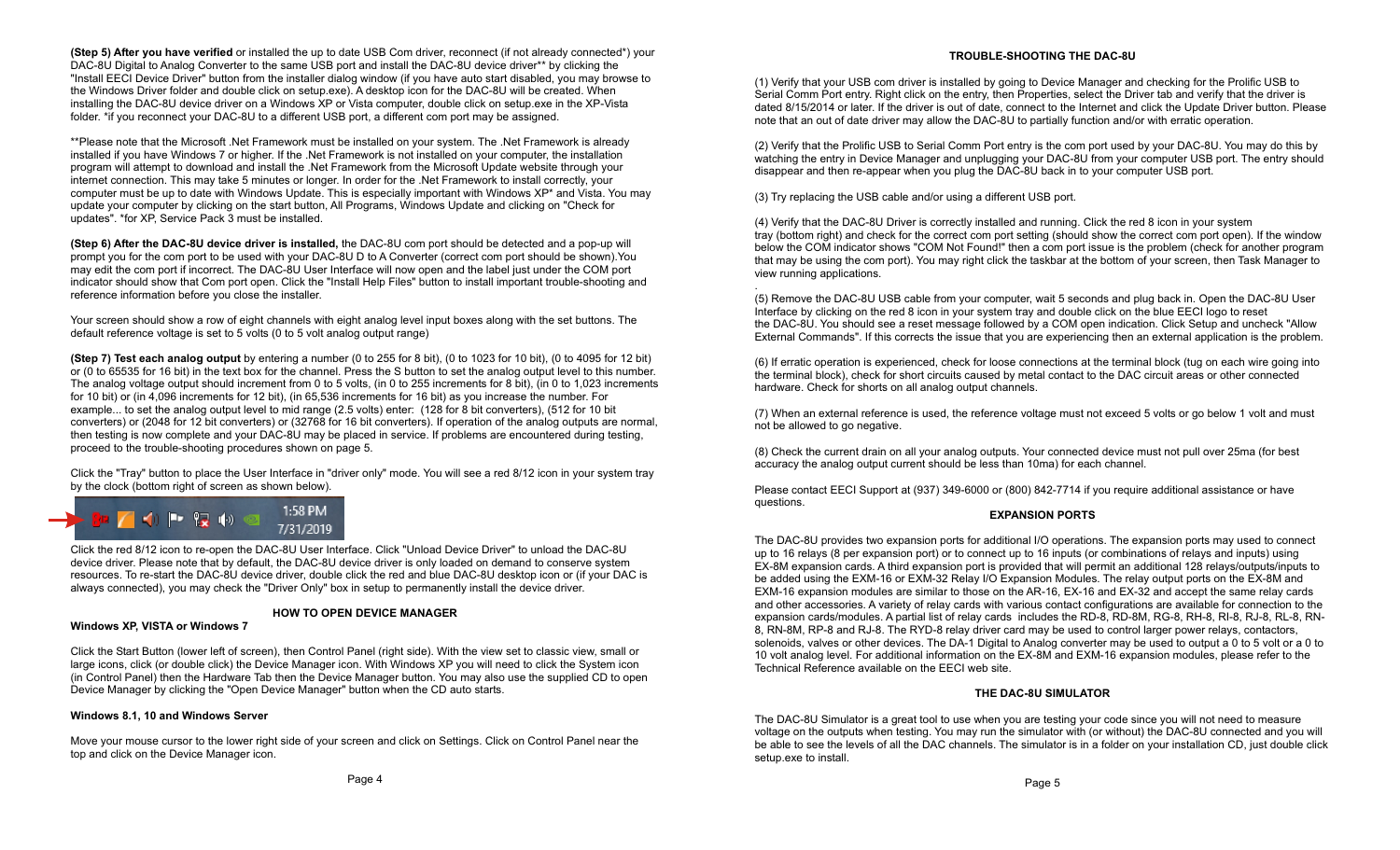

# **THE DAC-8U USER INTERFACE**

The DAC-8U User Interface allows you to set all of the basic operating characteristics of the hardware and permits the DAC-8U to send and receive data from other Windows applications or programs that you create. A password protected version of this User Interface is available (contact EECI support for info).

When the DAC-8U device driver is started for the first time, you are prompted for the com port that is to be used with the DAC-8U. This com port number is saved in the settings file "dac8u-set.ini" which is created in the folder c:\eeci\dac-8u. The driver will then start using the com port assigned. The com port indicator should have a "COM Open" message as shown to the left with the correct com port shown. The com port may be changed by clicking the Setup button and changing the com number in the Com Port window and clicking Apply. To manually set the analog output levels, enter the desired output level and click the S button to set the analog output voltage for that channel. Enter (0 to 255 for 8 bit), (0 to 1023 for 10 bit), (0 to 4095 for 12 bit) or (0 to 65535 for 16 bit).

Clicking the Setup button allows you to label the analog outputs for each of the 8 channels. The com port, baud rate and sampling rate settings are changed below. Un-checking the Allow External Commands box will prevent other Windows applications from sending or receiving data from the DAC-8U. The data logger may be enabled by checking the box in the data logger section and entering the file type information. The logger will log an event each time an analog output level is updated.

The DAC-8U User Interface may be started in driver

only mode by checking the Start Minimized box if the DAC-8U12 will always be connected. Any changes made to Setup will not take effect until you click the Apply button. Clicking the Apply button saves the new settings to the dac8u-set.ini file so that if the device driver is unloaded, it will restart with the new settings. Click the Tray button (driver only mode) to close the window after the DAC-8U User Interface is set-up for your application. A red 8 icon will appear in your system tray (click to re-open the user interface). The DAC-8U User Interface may be left open if an external application is not used. The DAC-8U User Interface may be completely shut down (and driver unloaded) by clicking the "Unload Device Driver" button. Once shut down, you will need to double click the DAC-8U desktop icon to re-start the DAC-8U Driver (or clicking the DAC-8U icon under All Programs in the EECI folder).The Help button will provide additional assistance if you installed the Help files from the DAC-8U installation CD.

# **AUTO START-UP FOR THE DAC-8U DRIVER**

By default, the DAC-8U12 device driver is only loaded on demand to conserve system resources. You may install the DAC-8U12 device driver permanently by checking the "Driver Only" check box under Setup in the DAC-8U12 User Interface. The "Driver Only" check box should not be checked unless the DAC-8U12 is connected at all times. You will then always see the DAC-8U12 system icon in your system tray\* along with the other system devices (such as your speaker, printer or display adapter). Click the red 8 icon in your system tray to open the DAC-8U12 User Interface. If the DAC-8U12 device driver is not installed permanently, you will need to double click the DAC-8U12 desktop icon to load the DAC-8U12 device driver each time your system starts.

\*you may need to expand the arrow in your system tray to see all the icons (the tray is the row of icons on the lower right of your screen, next to your clock).

## **THE DAC-8U ANALOG OUTPUTS**

The DAC-8U outputs are intended to just provide a voltage for a controller to read (that typically pull only about 1 or 2ma). The DAC-8U outputs may be able to sink up to 25ma but you probably should not go over about 10ma as this will effect accuracy. You may add a precision (high current output) Op Amp if you need to drive a load with accurate output voltage. The DAC-8U will normally power up with all outputs at 0v. If the DAC-8U still has values in memory, the outputs may return to previous levels upon the next update. Your code should update the outputs to the desired level at startup. A 10 ohm resistor and .1mf cap are installed on the outputs to decouple and help protect the outputs (these may be removed if needed).

# **THE DAC-8U DATA LOGGER**

The DAC-8U User Interface provides a data logger function that will save the analog output levels to a file each time an analog output level is updated (or time based). Channel labels may be edited by clicking the Analog Setup button under setup. The DAC-8U data logger may be used stand alone if an external application is not used. The file output format may be set to plain text, CSV or text delimited formats and may be imported into database or spreadsheet applications if required. A suffix may be added to the logged value (such as PSI, Volts, °, etc.). Extended ASCII characters may be added by holding down the alt key and entering the ASCII code on your keyboard keypad. Example: to display a degree symbol, hold down the alt key and enter 248 on your keypad. The precision setting allows you to log your data in integer only, tenth, hundredth, thousandth or auto select. Click the Data Interval button to log the data by event or time (may be set to seconds or minutes). When the logger is set to log by time enter the time interval in the box above the Data Interval button (seconds or minutes).

## **PROGRAMMING EXAMPLES**

**VISUAL BASIC EXAMPLE** (Microsoft Visual Studio)

'To use these example, copy the code module (supplied on your CD) to a sub called setOutputs(). From the toolbox, drag (8) textboxs and a timer control to your form. Insert the following code into the timer sub. The (8) DAC-8U analog outputs levels are entered using textboxes 1 through 8. If you wish to update the analog outputs 4 times per second (for example), set the timer interval to: Timer1.Interval = 250

Private Sub Timer1\_Tick(sender As Object, e As EventArgs) Handles Timer1.Tick

setOutputs() 'set analog outputs

End Sub

**VISUAL C# EXAMPLE** (Microsoft Visual Studio)

private void timer1\_Tick(object sender, EventArgs e)  $\{$ SetOutputs(); }

The entire source code program examples and the complete project code are provided on your installation CD along with additional source code examples in other programming languages. The programs are intended to demonstrate the fundamentals needed for development of your own software. The program examples may be copied to your program and used as a subroutine if desired.

These examples will run in all versions of Visual Studio including Visual Studio Express. The installation CD will have examples in all the programming languages used with Microsoft Visual Studio including Visual Basic, Visual C#, C++ and ASP .Net. Additional source code examples are available in several other variations which may be more suitable for alternate programming languages. DLL's and LabVIEW examples are also provided. Please contact EECI technical support for more information.